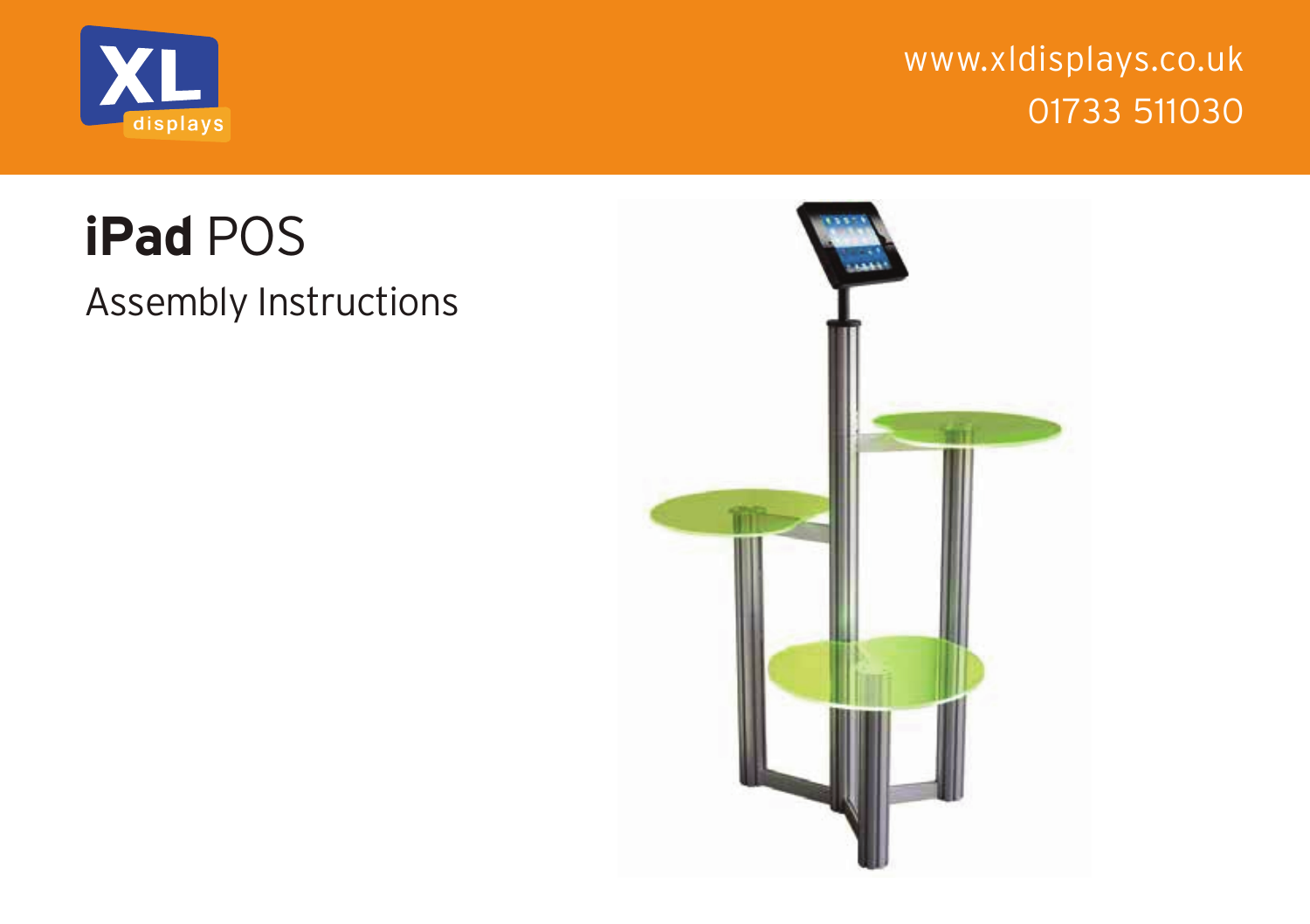## **iPad POS (freestanding) 2**



Carefully lay all posts horizontally on floor. Insert 4 foot screws into 4 posts except 1m post with connector bars.



Take 265mm post and slot clamp of three 220mm profiles into desired channels for display. Ensure bottom of profiles are flush with bottom of post and tighten grub screws to secure in position.

If you are not using cable management for charging, please carefully stand post and profiles assembly upright and proceed to Stage 6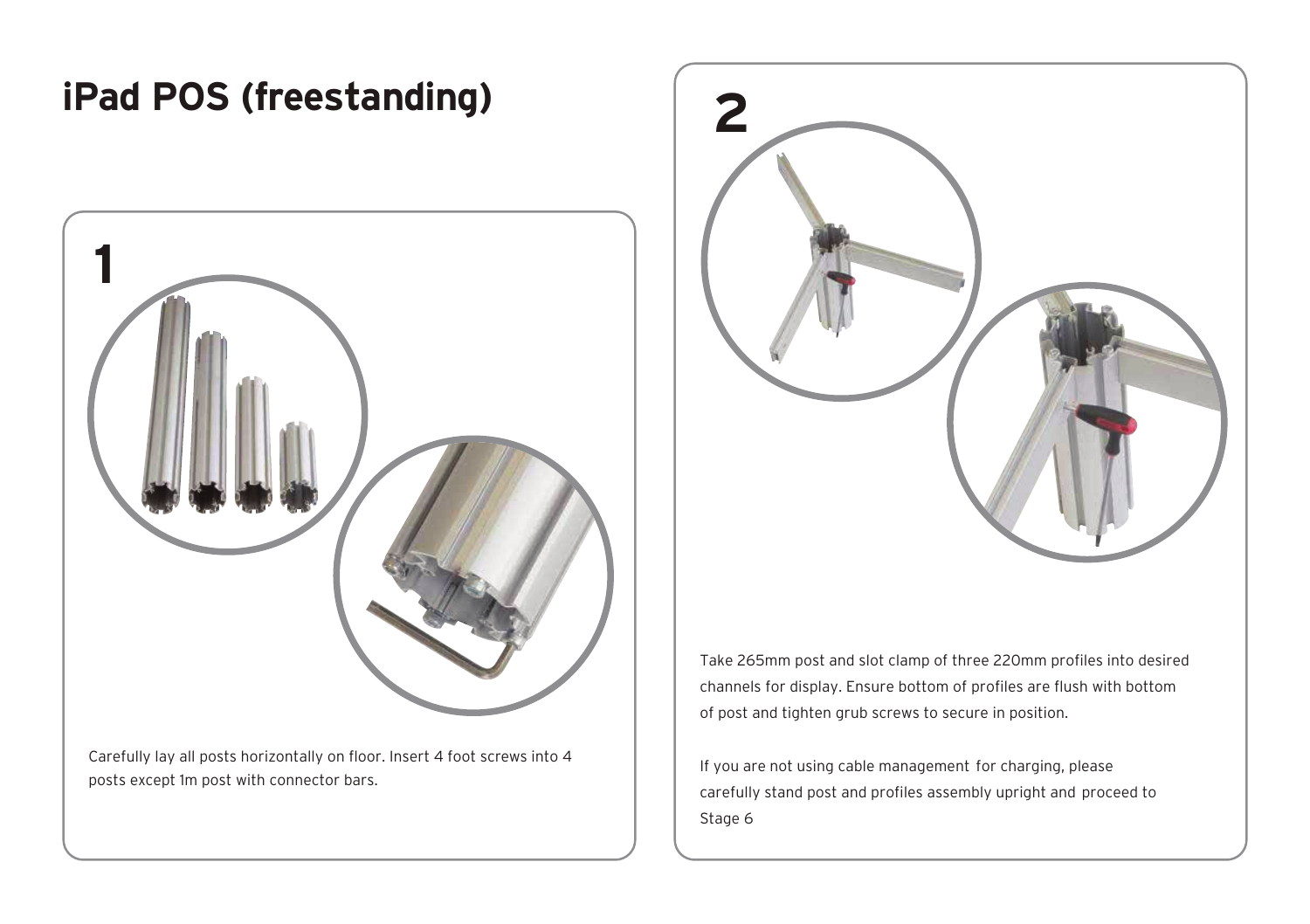



Feed figure-8 head of power lead through bottom of post and profiles assembly, leaving approximately 1m of cable at bottom.

Stand post and profiles assembly upright ensuring lead is kept clear of foot screws.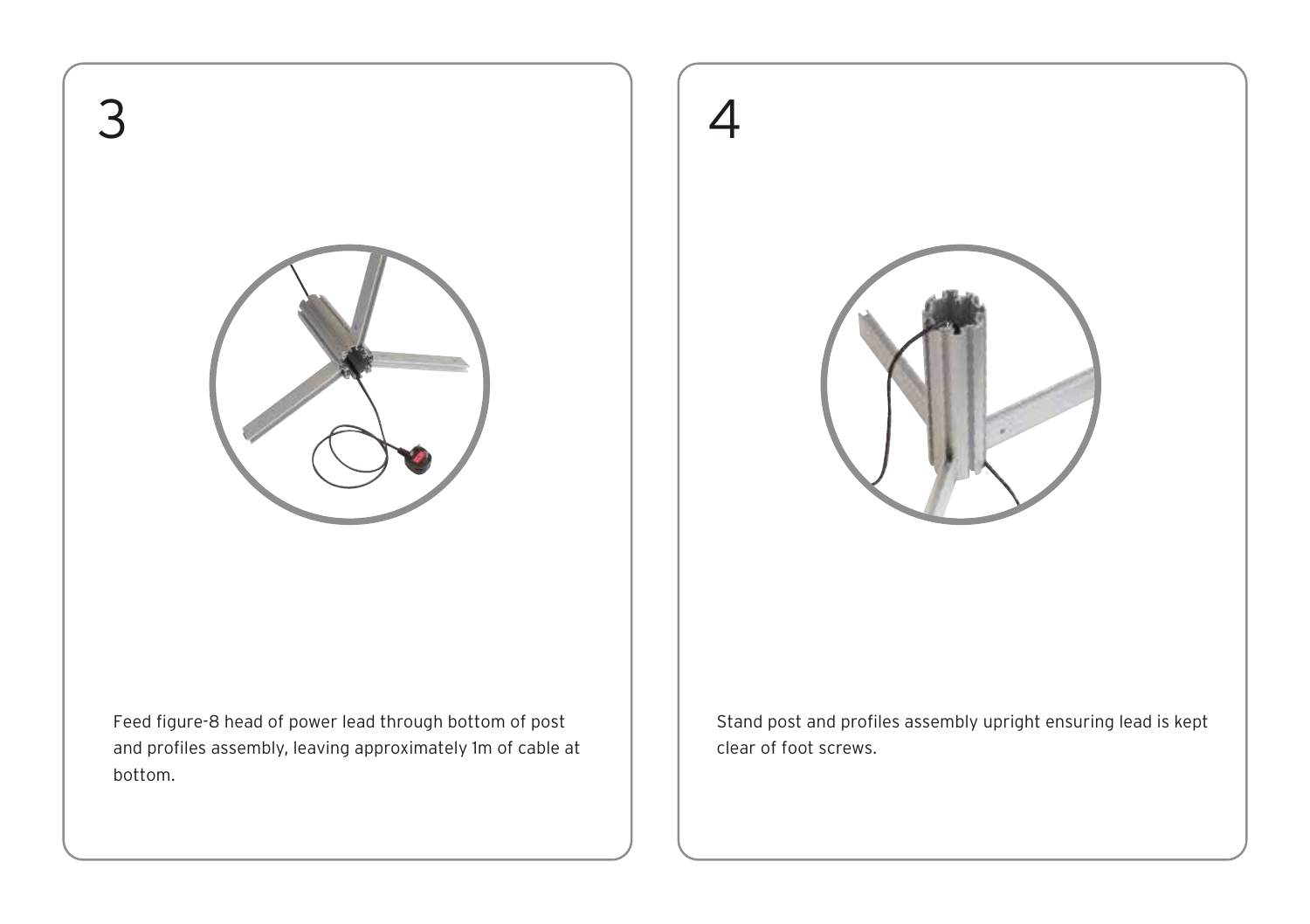



Feed figure-8 head of power lead through 1m post at connector bar end, so it protrudes from top of post.

Loosen and slide connector bars halfway out of 1m post. Tighten grub screws of connector bars positioned in post channel to secure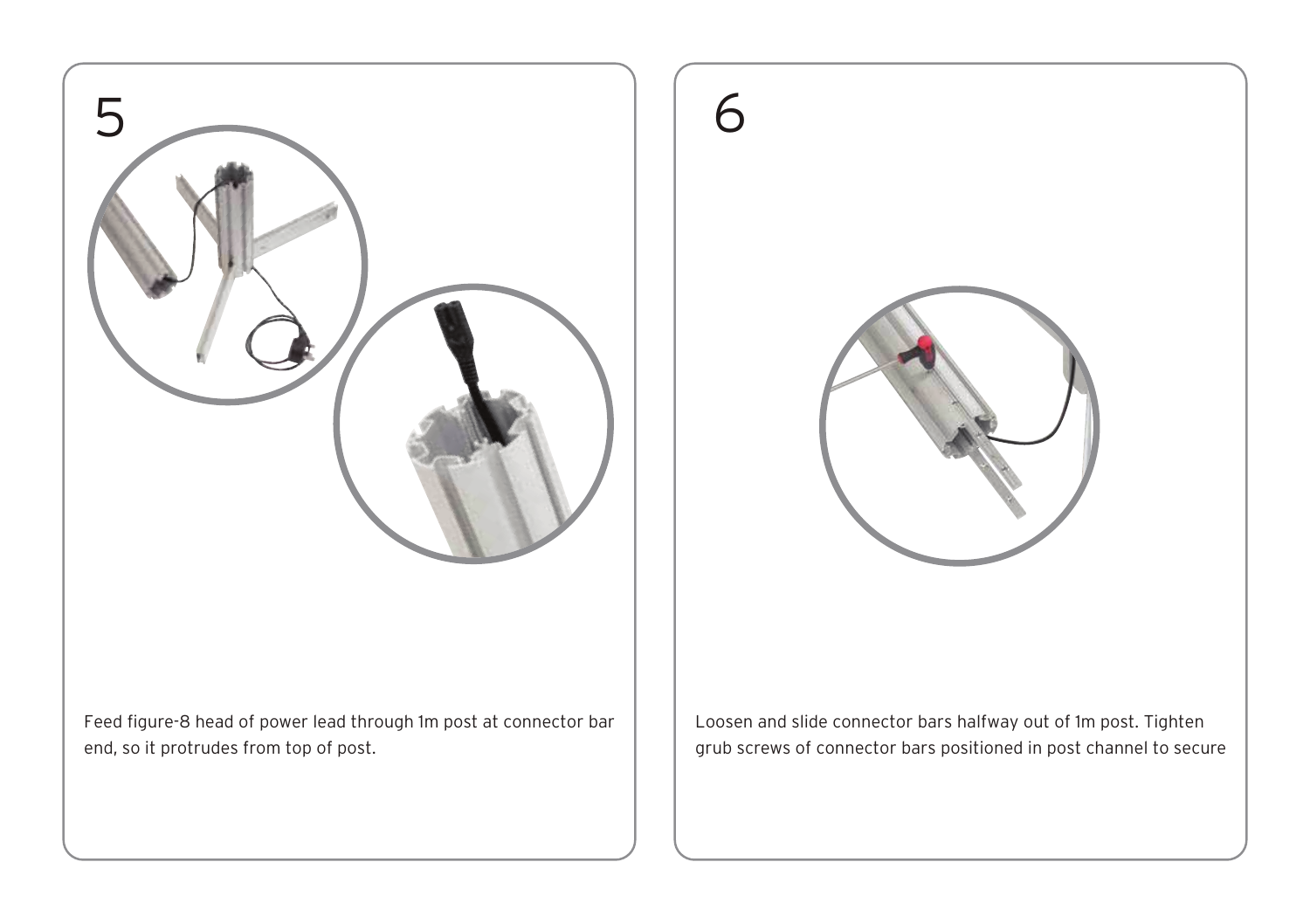

 $\mathsf R$ 

Connect the 1m and 265mm posts by locating connector bars into channels and sliding together. Tighten remaining grub screws to affix.

With countersunk holes in the Podium tops uppermost, align with holes of circular plates and fixings in the top of remaining small, medium and large posts. Fully insert 4 screws in each to secure.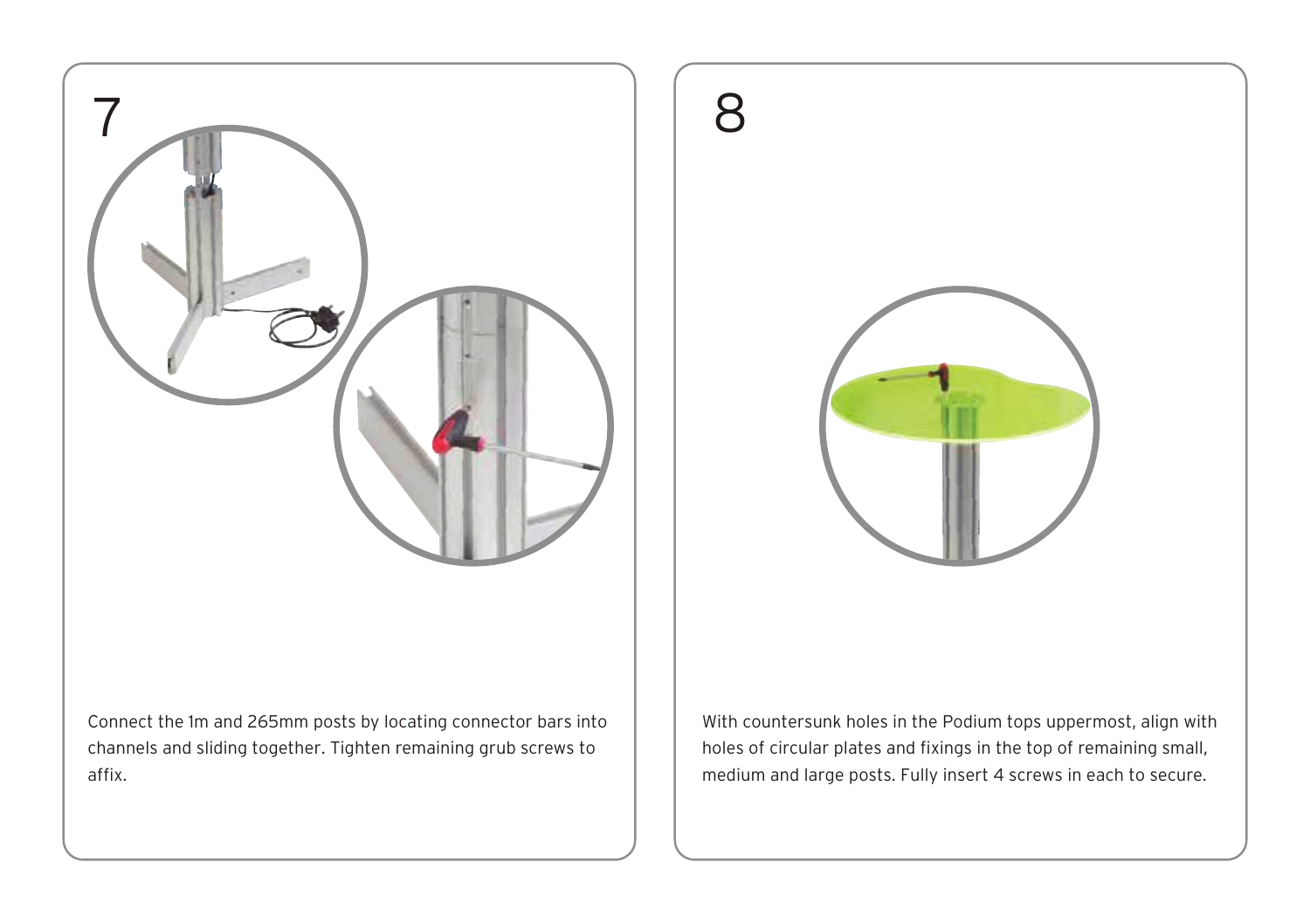

9

Starting with the smallest Podium table, position and slot clamp of one 220mm profile into post channel. Tighten grub screw to attach. Repeat process for medium and large Podium tables.

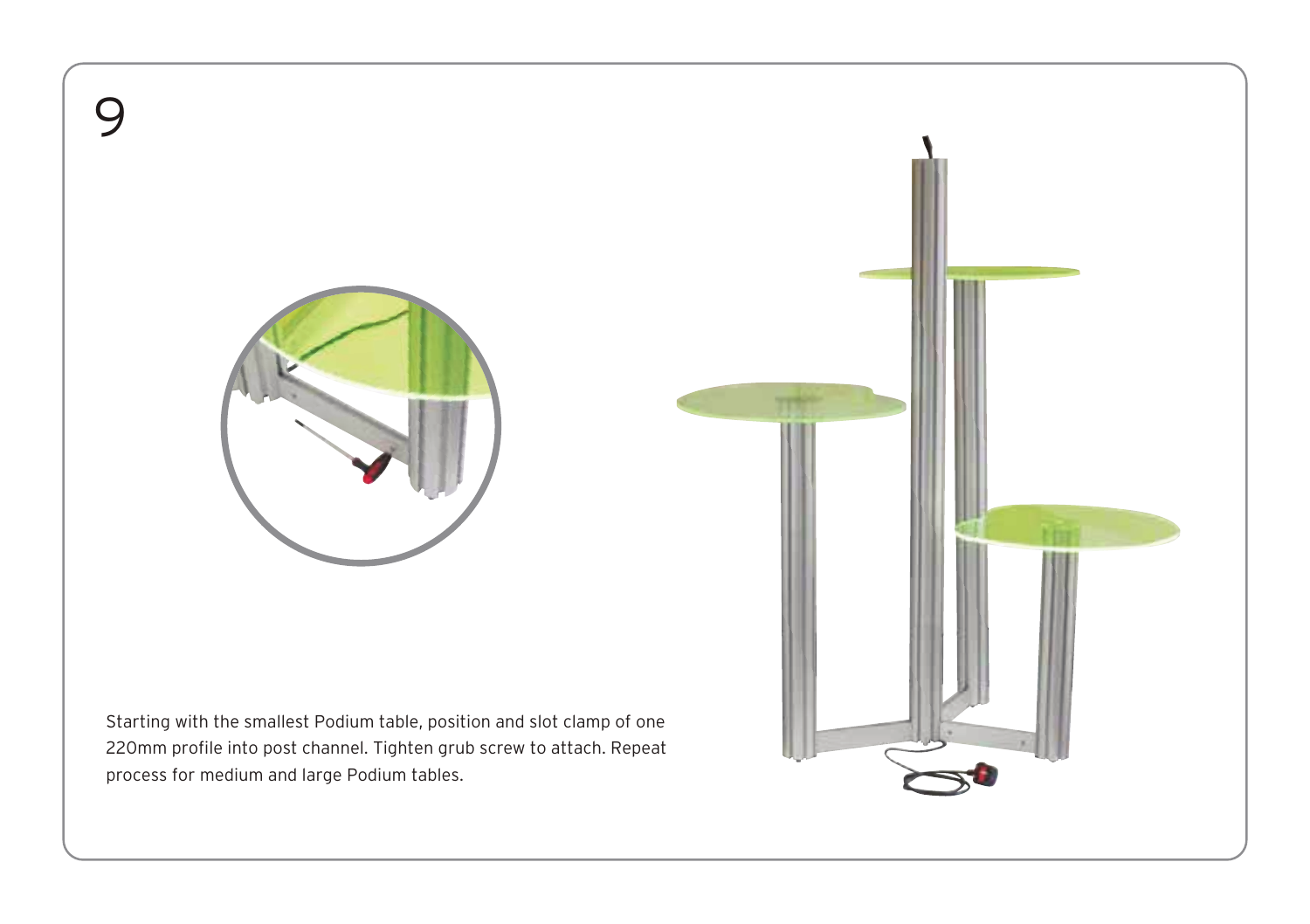

Position remaining 220mm profiles between posts near underside of Podium tops. Insert clamps into channels and secure by tightening grub screws.

If you are not using cable management for charging, please proceed to Stage 17.







11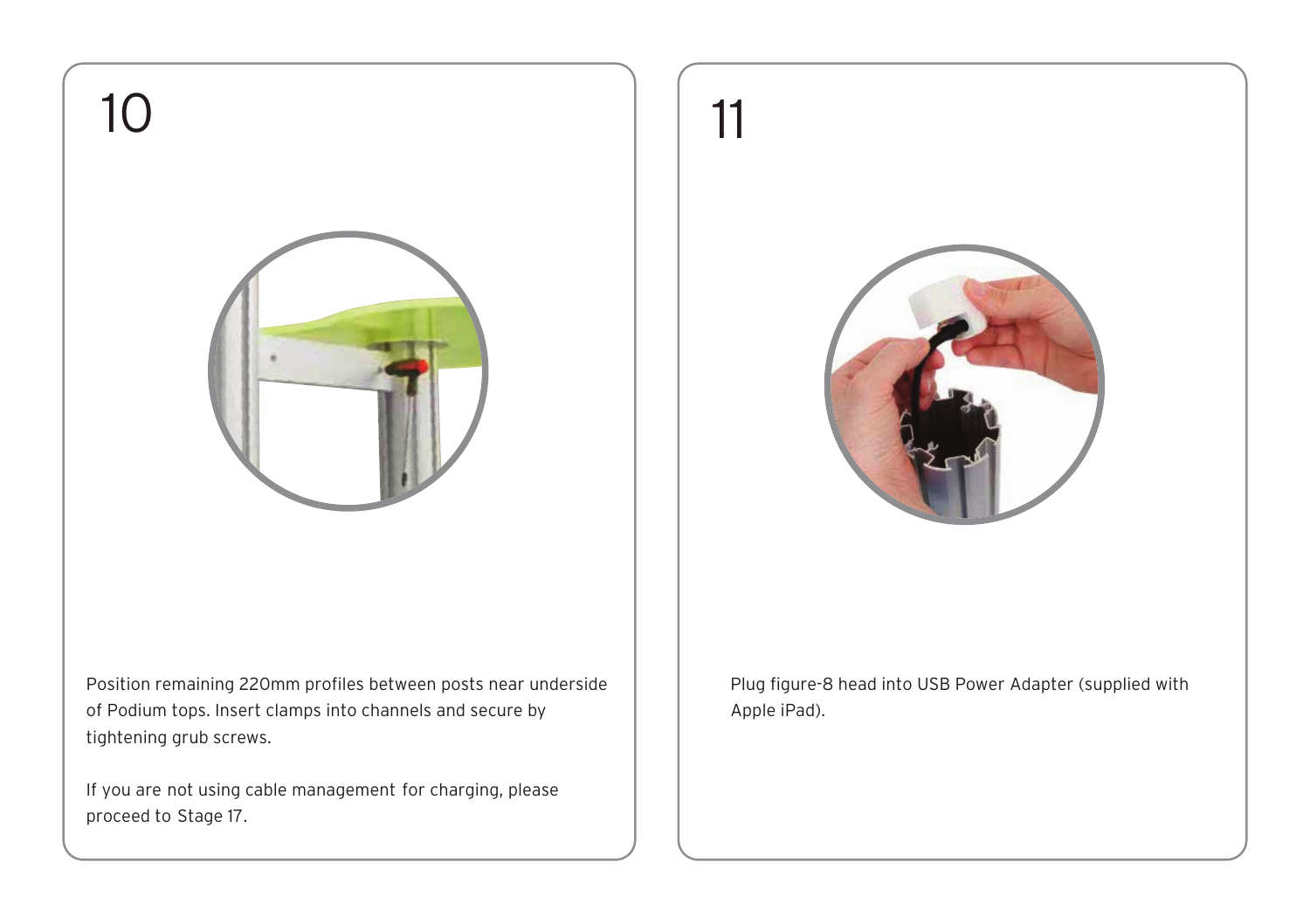



Lift fascia out of enclosure. Insert cable (supplied with Apple iPad) allowing 10cm to remain "free" at charge/sync connector end by gently pressing into retaining moulding.

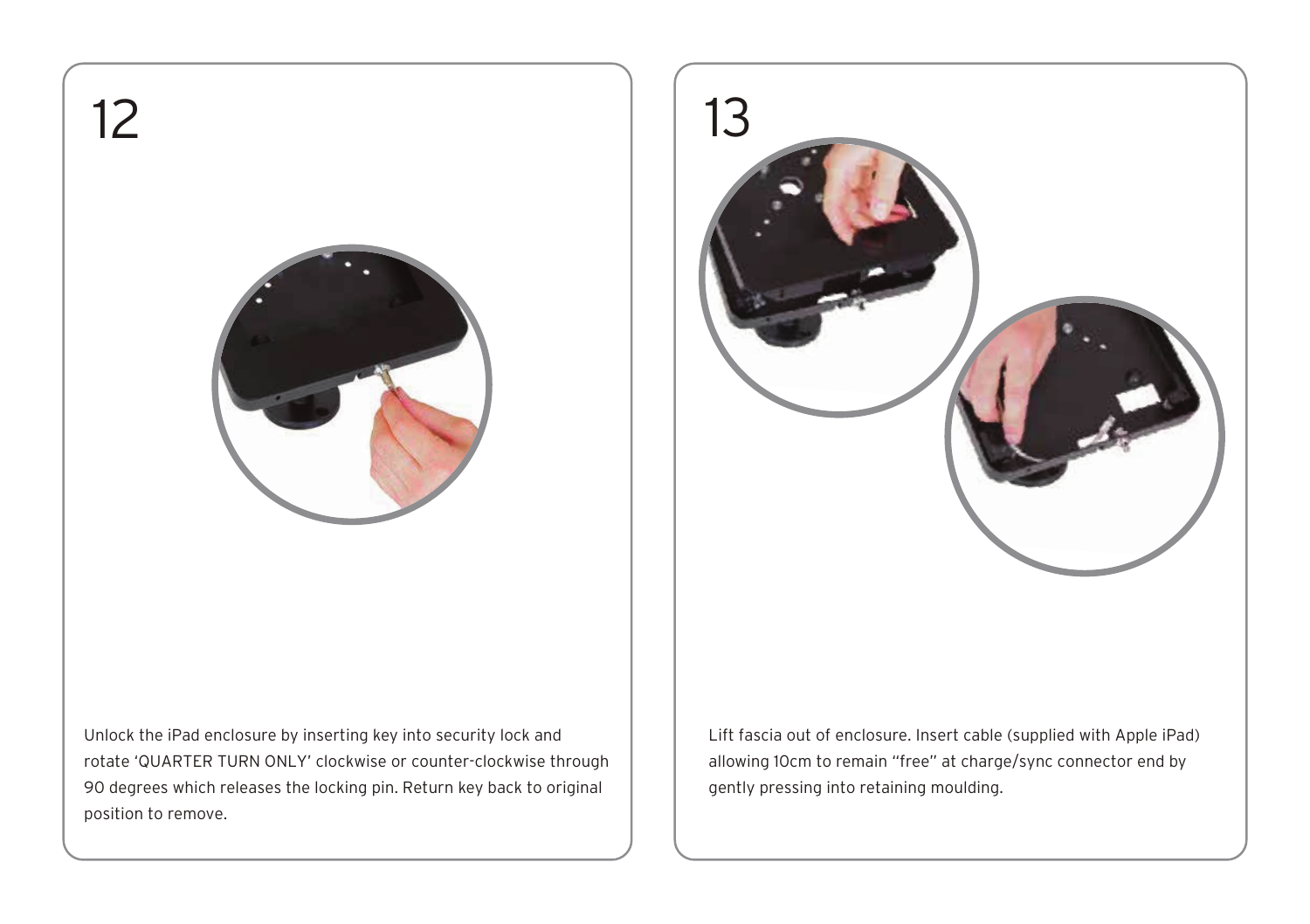

Feed USB end of charge/sync cable through middle of enclosure,  $\vert$  | Plug cable into USB Power Adapter. below pin, so it protrudes from bottom of support column.

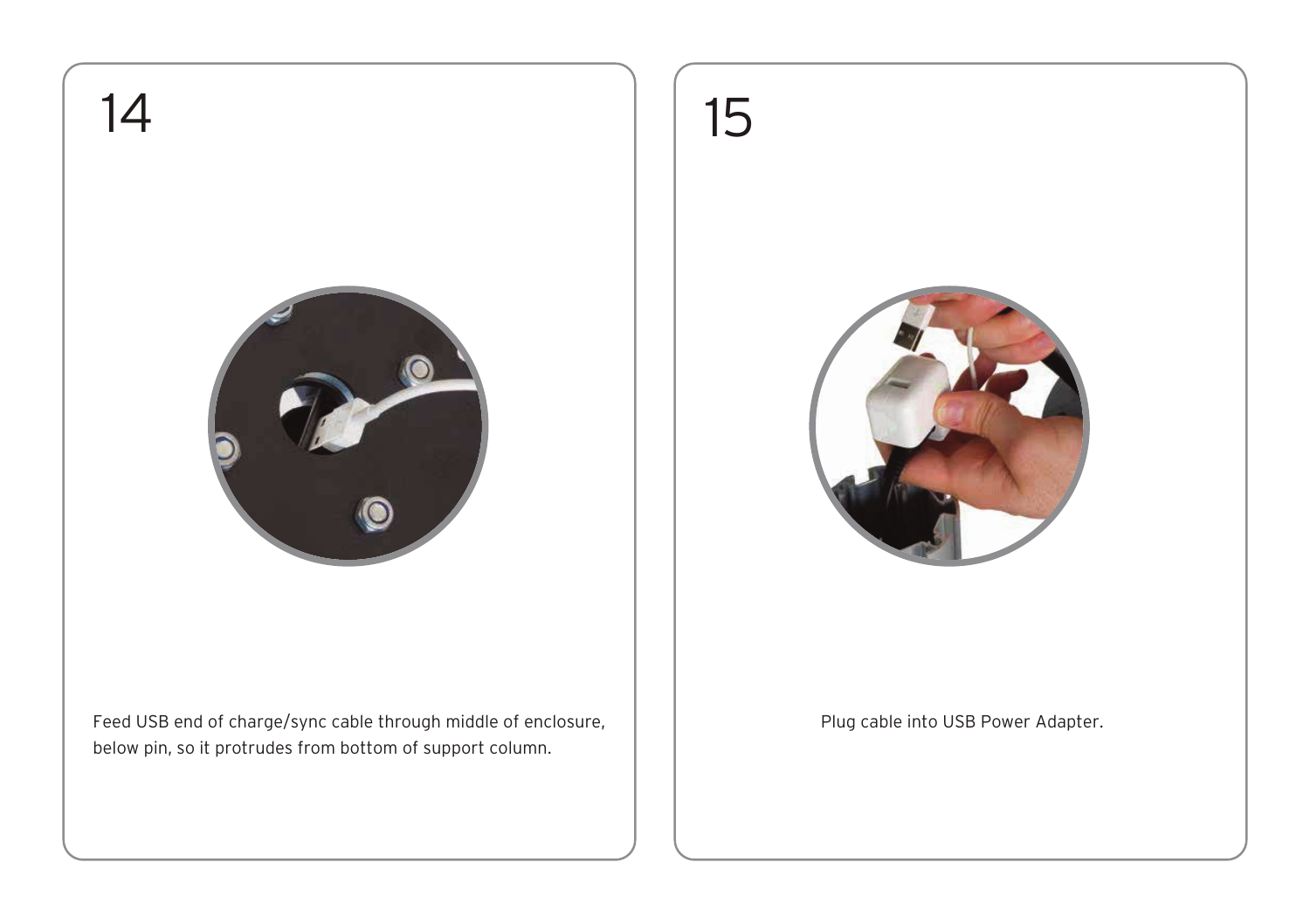



Position black mains cable into internal post channel, and carefully slide USB Power Adapter inside post so the USB head of charge/sync cable is below upper edge of post.

Align first 2 holes of the iPad holder to the threads of the post. Insert and tighten screws to secure. Rotate iPad holder through 90º, aligning remaining 2 holes to threads of post. Insert and tighten screws to secure.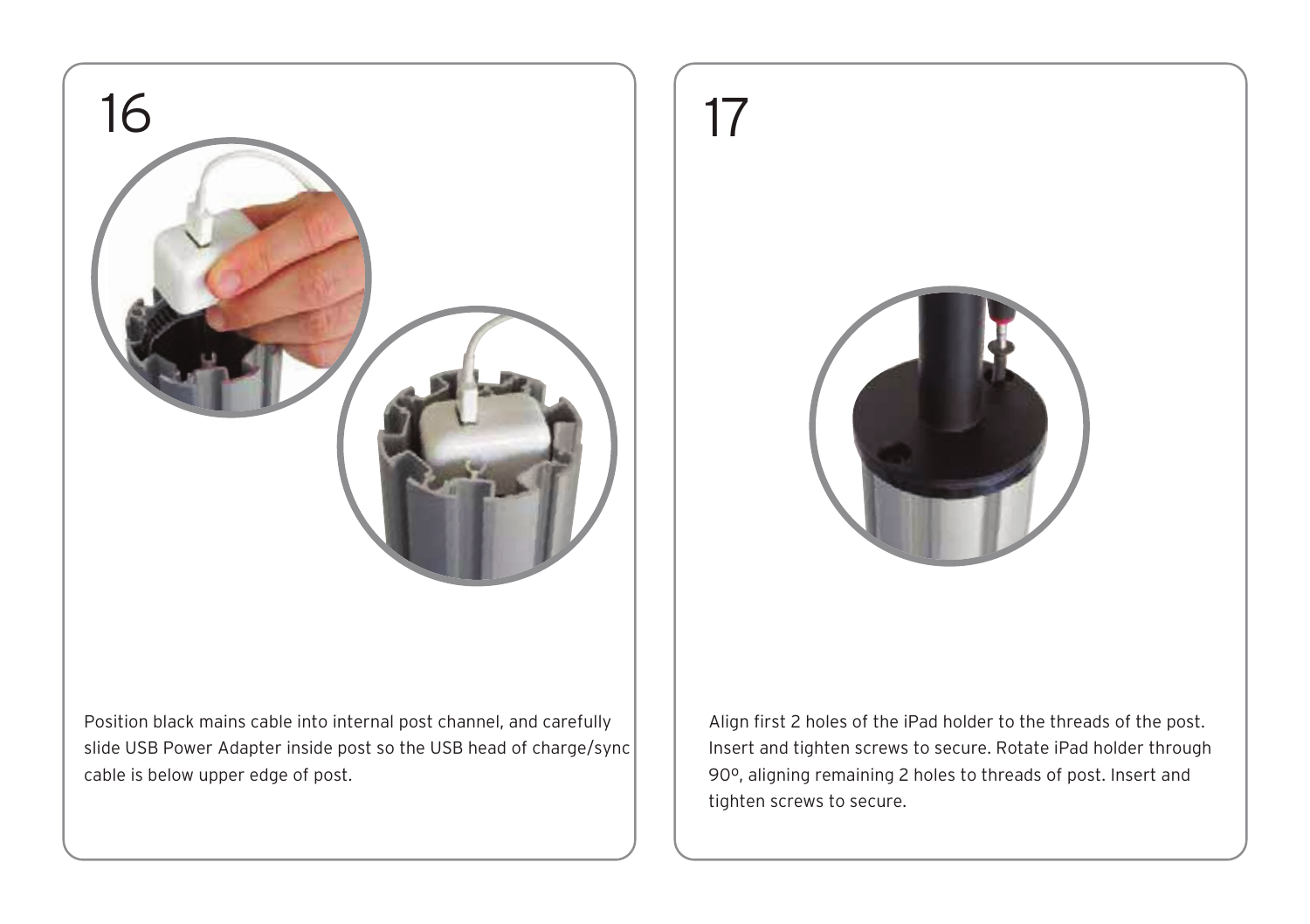18







Plug charge/sync cable into iPad and place inside enclosure, gently press all four corners of iPad down into mouldings to hold.

NB – If you are not using cable management for charging, unlock the iPad enclosure by inserting key into security lock and rotate 'QUARTER TURN ONLY' clockwise or counter-clockwise through 90 degrees which releases the locking pin. Return key back to original position to remove. Lift fascia out of enclosure, and place iPad inside, gently pressing all four corners down into mouldings to hold.